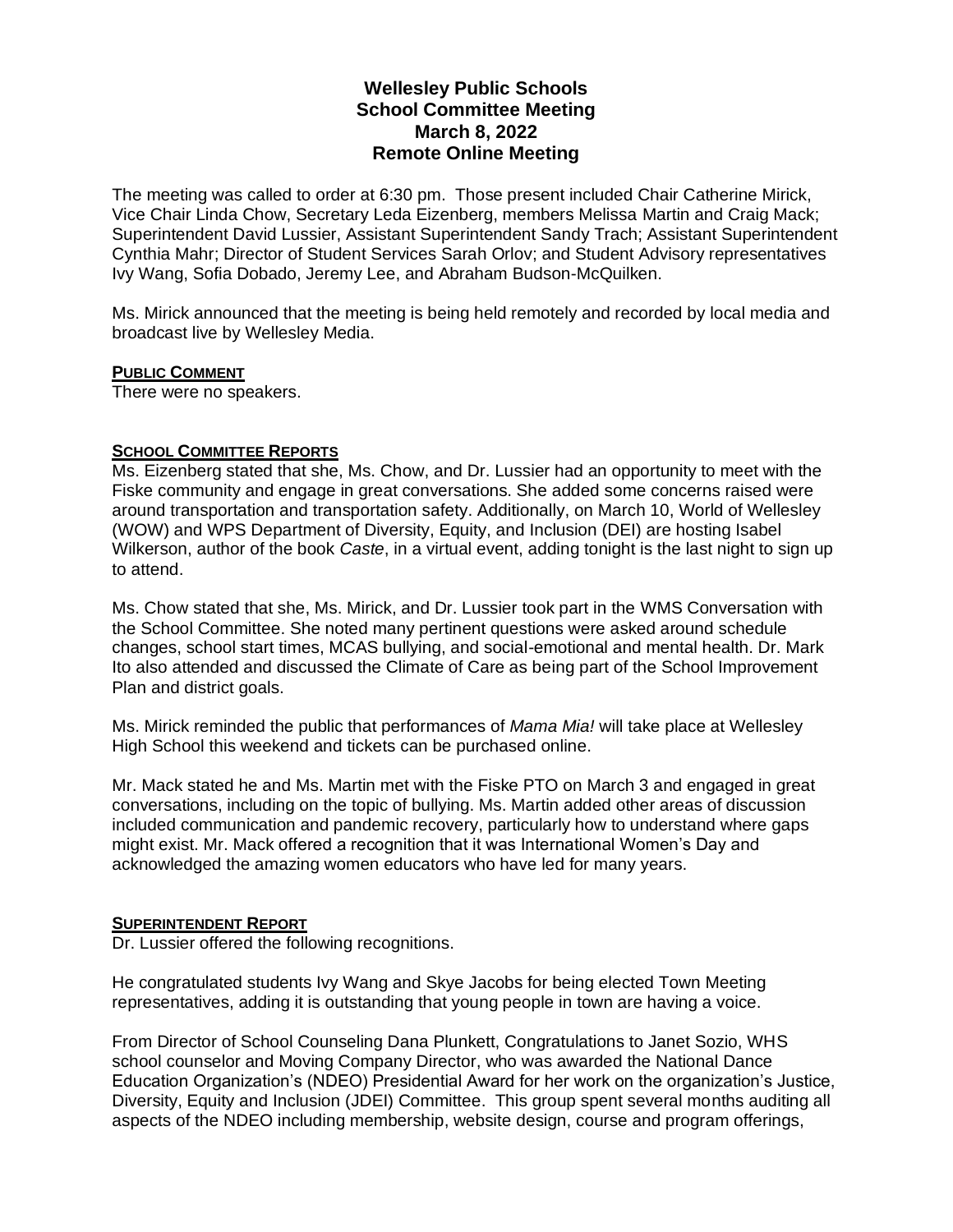communication and recruitment. Once the data was collected, the JDEI Committee met with each subcommittee to present its findings and offer recommendations. A full report was created and presented to the general membership at the annual NDEO conference in October 2021.

He highlighted upcoming performing arts opportunities, namely *Mama Mia!* at WHS this coming weekend and *Frozen, Jr.* at WMS the following weekend.

The search for a Director of Student Services has been reopened and reposted.

He amplified the opportunity to listen to Isabel Wilkerson on Thursday, March 10. He hoped people have read *Caste* and have participated in the book groups that were offered.

Dr. Lussier noted it was International Women's Day. He stated he felt fortunate to work with incredible women every day who challenge and inspire.

Finally, he noted this week began the transition in COVID restrictions to a mask optional environment. Additional transitions are occurring around lunches and other aspects. Thus far, reports from principals are that things are going extremely well and a Climate of Care is being modeled by staff and students, adding there is great sensitivity to those who continue to wear masks reflecting the District's core values.

## **STUDENT ADVISORY REPORT**

The student representatives in attendance had nothing to report.

## **CONSENT AGENDA**

Minutes - February 15, 2022 Gift Acceptances Trip Approval - Quebec 2022 Trip Approval - Italy and Switzerland 2023 Surplus Memo - Transportation Wheelchair Van March 2022

Ms. Mirick entertained a motion to accept the February 15, 2022 Minutes.

MOVED: Ms. Chow; SECONDED: Ms. Eizenberg; ROLL CALL: Ms. Eizenberg – Yes; Ms. Martin – Abstain; Ms. Chow – Yes; Ms. Mirick – Yes; Mr. Mack - Abstain. **MOTION PASSED 3-0 WITH 2 ABSTENTIONS**

Ms. Mirick entertained a motion to accept the balance of the Consent Agenda.

MOVED: Ms. Martin; SECONDED: Mr. Mack; ROLL CALL: Ms. Eizenberg – Yes; Ms. Martin – Yes; Ms. Chow – Yes; Ms. Mirick – Yes; Mr. Mack - Yes. **MOTION CARRIED UNANIMOUSLY**

#### **MID-YEAR DISTRICT GOALS REPORT**

Dr. Lussier introduced the topic by explaining these goals do not represent all the work done by the District; however the intent is to highlight significant priorities. An end-of-year update will be provided at a later date.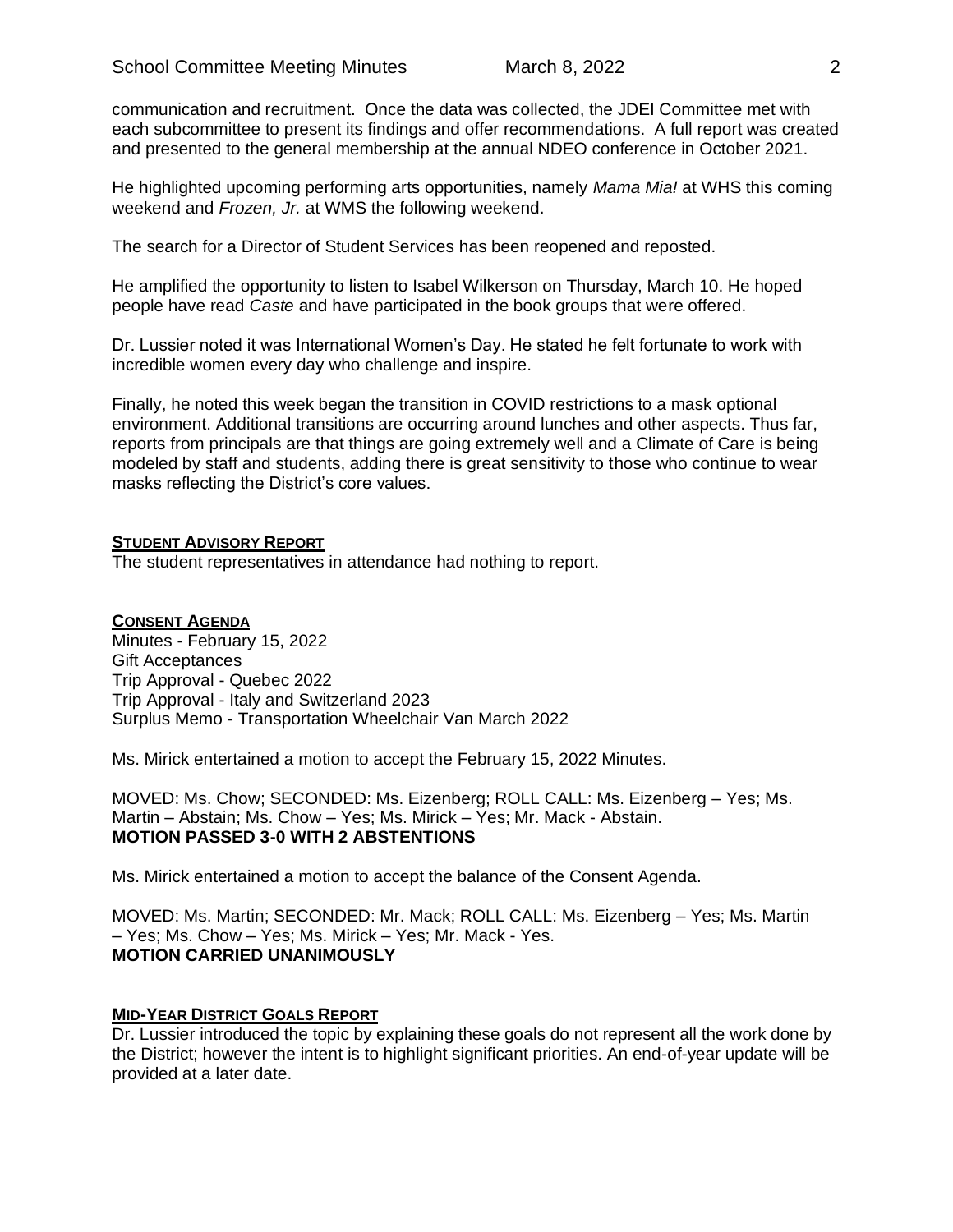**COVID response** - First priorities continue to be around safety and part of that work has been staying attuned to the changing landscape with help from the Board of Health (BOH), Health Department, Ms. Hulme, and the nursing staff. The District has maintained a dashboard, held webinars, and utilized other means of communication to keep the community up to date.

**Viral Testing** - This year the District partnered with the state, participating in all aspects of their program. Most recently, the transition was made to primarily at home testing with rapid kits provided by the state and supplemented with WPS purchased supply. The state program is slated to end in April.

**Pandemic Recovery** - Ms. Trach discussed there are Advisories for both staff and students and the District has begun training 30 PreK-5 teachers in Responsive Classroom. Additionally, MCAS data has been disaggregated in order to identify strengths and needs. Department heads, directors, and principals are examining where it is necessary to prioritize instruction. She added they are prepared to launch tutoring opportunities before and after school. Families are encouraged to reach out to their student's teacher if they have questions about their progress.

**21st Century Learning** - Ms. Trach stated there are several Project-Based Learning (PBL) pilots underway. Grade 8 students are creating Civics projects in mid-April and the State is rolling out a Grade 8 Civics MCAS pilot this spring. WMS teacher Adam Blumer is taking the lead and his class will participate in the pilot.

**Social and Emotional Learning (SEL)** - Ms. Trach discussed the climate of care created at WHS and WMS in their advisory models as well as systemic investments in Responsive Classroom for the Prek-5 population, which involved using common language, modeling, and peer engagement.

**Diversity, Equity & Inclusion (DEI)** - Dr. Lussier discussed the District's goal to ensure an equity mindset in developing the budget. WPS continues its work with Panorama and recently received results from the second survey of staff, which helped compare the climate to where things were a year ago. He is hopeful they will be able to roll out a student survey soon.

**High Expectations Teaching** - Ms. Trach discussed that teachers have been participating in a High Expectations teacher course with Jon Saphier. Members of Academic Council, consisting of 40-50 administrators, are taking his course where they are learning about success, growth mindset, implicit bias, and specific instructional strategies. Additionally, district leaders and teachers are participating in Multi-Tiered Systems of Supports (MTSS) training to create systems and structures to support all students. All schools have implemented a Student Support Team (SST) and WHS has refined and improved the District Curriculum Accommodation Plan (DCAP).

**School Facilities Projects** - Dr. Lussier noted construction on the new Hunnewell building will begin this summer. Work is currently being done to prepare for internal swing space during construction, which consists of many layers, including staffing, students, resources, transportation, and which grade levels will attend which host schools.

**Strategic Plan** - Dr. Lussier stated the Administration is finalizing the five-year plan that is being driven by the District's core values and Profile of a Graduate. He added they look forward to bringing it to the Committee.

**Bargaining with WEA** - Contract negotiations with all five units of the Wellesley Educators Association (WEA) are ongoing using an interest-based bargaining approach.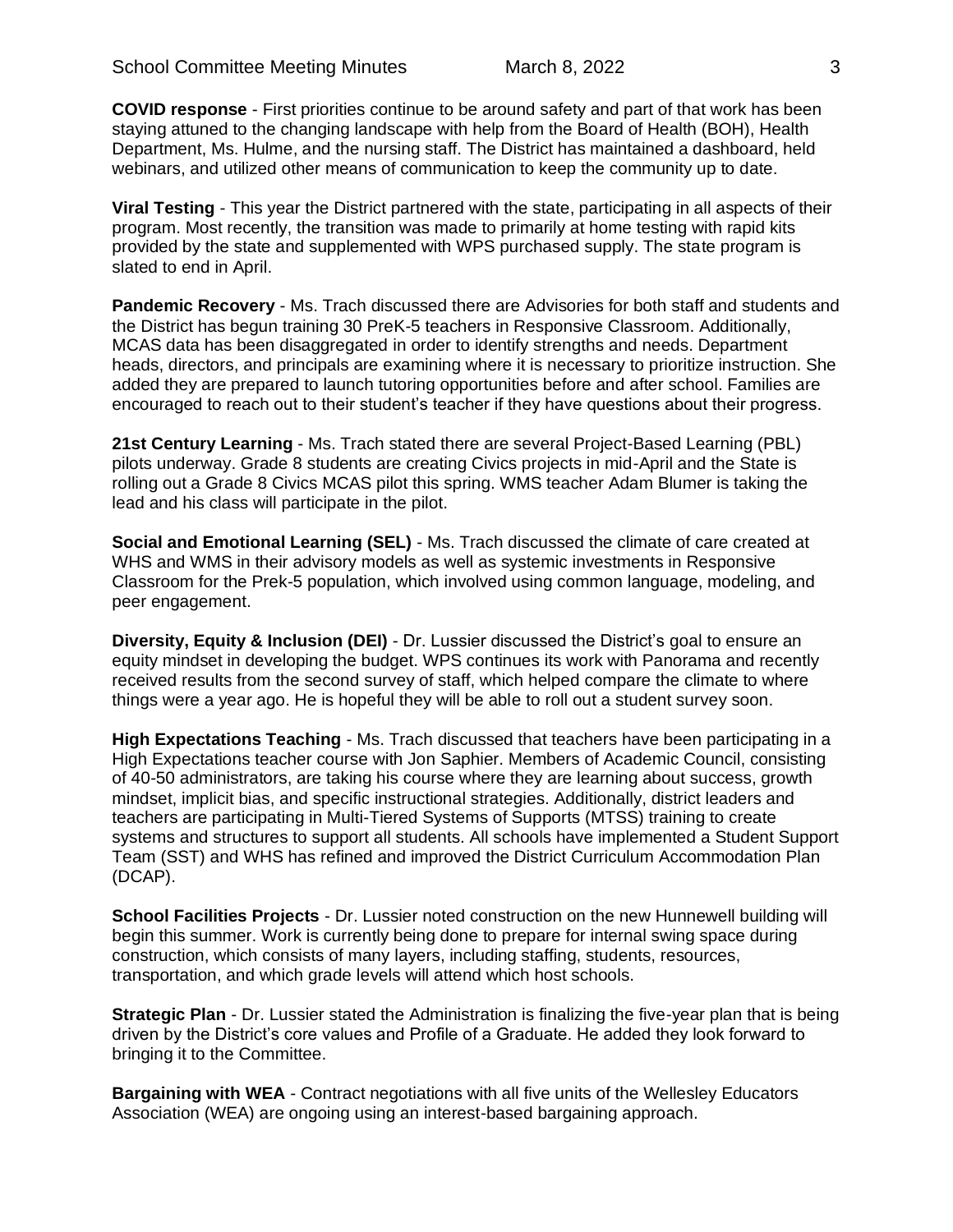**Communications and Public Engagement** - Dr. Lussier stated there have been ongoing conversations with the School Committee throughout the year regarding the expectations around transparency while maintaining appropriate privacy protection obligations. Discussions continue around how to best communicate. Ms. Mahr worked to develop and implement an exit survey for those exiting the district.

**FY23 Budget Proposal** - Ms. Mahr discussed that the Administration built a budget that is within Select Board and School Committee guidelines, moves the strategic plan forward, and addresses pandemic recovery. It will go before Town Meeting beginning March 28.

The Committee thanked Dr. Lussier, Ms. Trach, and Ms. Mahr for the presentation and remarked it was a good reminder of the breadth of work the District does.

## **ATM ARTICLE 31 - PERMITTING ENFORCEMENT**

Ms. Chow offered updates based on the previous meeting's discussion. Article 31 will be brought forward by the Recreation Commission to Annual Town Meeting. The article would add teeth to their existing policy that requires anyone using town resources for commercial gain to obtain proper permitting. They want to be able to enforce noncompliance with the policy. As both the Natural Resources Commission (NRC) and School Committee have ownership of the land where these resources reside, it is important for both boards to vote. NRC has already approved the language.

In answering Ms. Eizenberg's question from the previous meeting regarding who would be responsible for enforcing the policy, Ms. Chow stated it will be the Recreation Department and its staff. Regarding Ms. Mirick's question about noncompliance beyond the third offense, Ms. Chow stated language has been added to include consequences for subsequent offenses.

Ms. Mirick entertained a motion to support Article 31 as presented.

MOVED: Ms. Chow; SECONDED: Mr. Mack; ROLL CALL: Ms. Eizenberg – Yes; Ms. Martin – Yes; Ms. Chow – Yes; Ms. Mirick – Yes; Mr. Mack - Yes. **MOTION CARRIED UNANIMOUSLY**

## **HUNNEWELL TRACK & FIELD LIGHTING / BATHROOMS / TEAM ROOMS**

Ms. Chow offered an update on the projects. Regarding the bathrooms, Town Engineer Dave Hickey is working to put together detailed engineering diagrams and will show proposed sites of bathroom and concession buildings at an upcoming Wetlands Commission meeting. There is no update on team rooms, as they are on hold until a decision is made around lighting.

Regarding the lighting proposal, Ms. Chow noted that at its February 15 meeting, the Committee talked about being unsure about next steps. As such, a memo was put together sharing the Committee's thoughts on the overall process. She stated that at their March 3 meeting, the NRC discussed giving each commissioner an opportunity to share their thoughts on each criteria for the NRC's land use policy. The plan would then be for the School Committee to take that feedback and move forward. Ms. Mirick added that NRC will have each member's comments at their March 17 meeting and the School Committee will decide at their March 22 meeting, based on those comments, if they want to make changes to the proposal.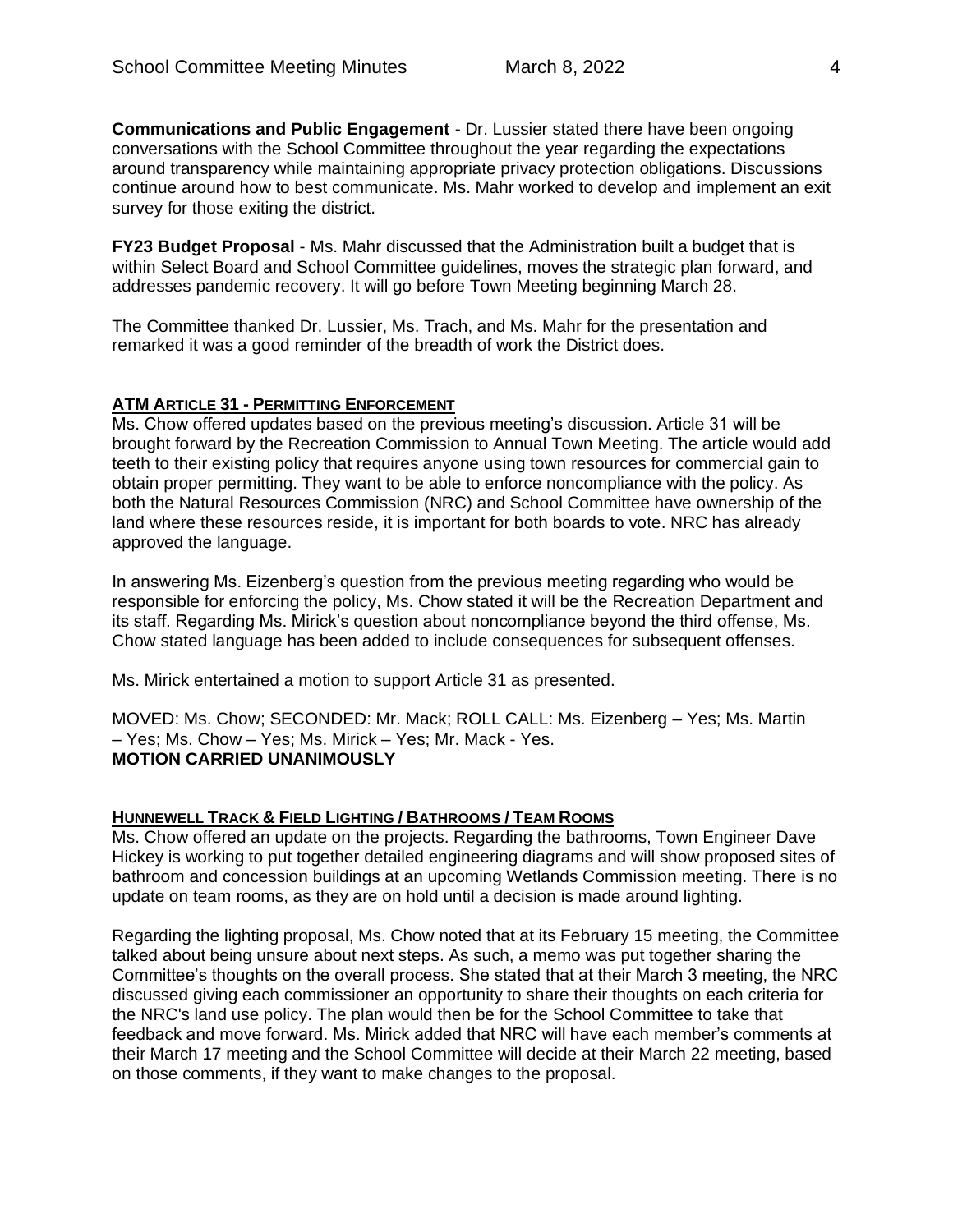## **DISCUSSION: JICFB - BULLYING POLICY, PREVENTION & INTERVENTION PLAN**

Ms. Chow stated the Policy Subcommittee met three times between December and February and were joined by Dr. Lussier, Ms. Orlov, and attorney Amy Rogers. They put together revisions and refinements to the policy. During the process, they looked at the Massachusetts Association of School Committees (MASC) model policy as well as other districts' policies.

Ms. Eizenberg stated that Ms. Rogers advised the subcommittee on statutory language that required updating. She added that in a broader sense, they discussed that historically, policies have not gone into great detail; however with this particular policy and in reviewing the MASC model policy and surrounding districts' policies, it would be advisable to provide more detail. With changes in language, they sought to reflect the District's core values and provide detail about creating a supportive learning environment. A section on reporting was added based on the MASC model policy as well as a new section on student assistance. Language was also added stating that each year the Superintendent will report to the School Committee an overview on bullying incidents within the WPS community the previous year, with the data to be used to assess the efficacy of the policy and reporting procedures.

The Committee asked clarifying questions regarding the new sections and terminology and engaged in wordsmithing conversations.

Ms. Chow stated the policy will be posted to the District's website and the Policy Subcommittee will reconvene to continue revising the policy based on the Committee's discussions and public input.

Ms. Orlov stated WEF is supporting a presentation by Dr. Elizabeth Englander from the Massachusetts Aggression Reduction Center (MARC) on March 31 at 7:00 pm via Zoom. MARC does extensive work on bullying and social skills and social-emotional development. She will talk about bullying and cyberbullying and the impact pandemic has had on social development and how families can help their children recover socially. She added the MARC website has many resources. The presentation will be recorded.

#### **ADJOURNMENT**

At approximately 9:02 pm, Ms. Mirick entertained a motion to adjourn the meeting.

MOVED: Ms. Chow; SECONDED: Ms. Martin; ROLL CALL: Ms. Eizenberg – Yes; Ms. Martin – Yes; Ms. Chow – Yes; Ms. Mirick – Yes; Mr. Mack - Yes. **MOTION CARRIED UNANIMOUSLY**

Respectfully submitted,

Leda Eizenberg **Secretary** 

## **Documents and Exhibits Used:**

Policy JICFB current MASC Model JICFB JICFB 2-15-22 redlined to revised JICFB 2-15-22 clean copy